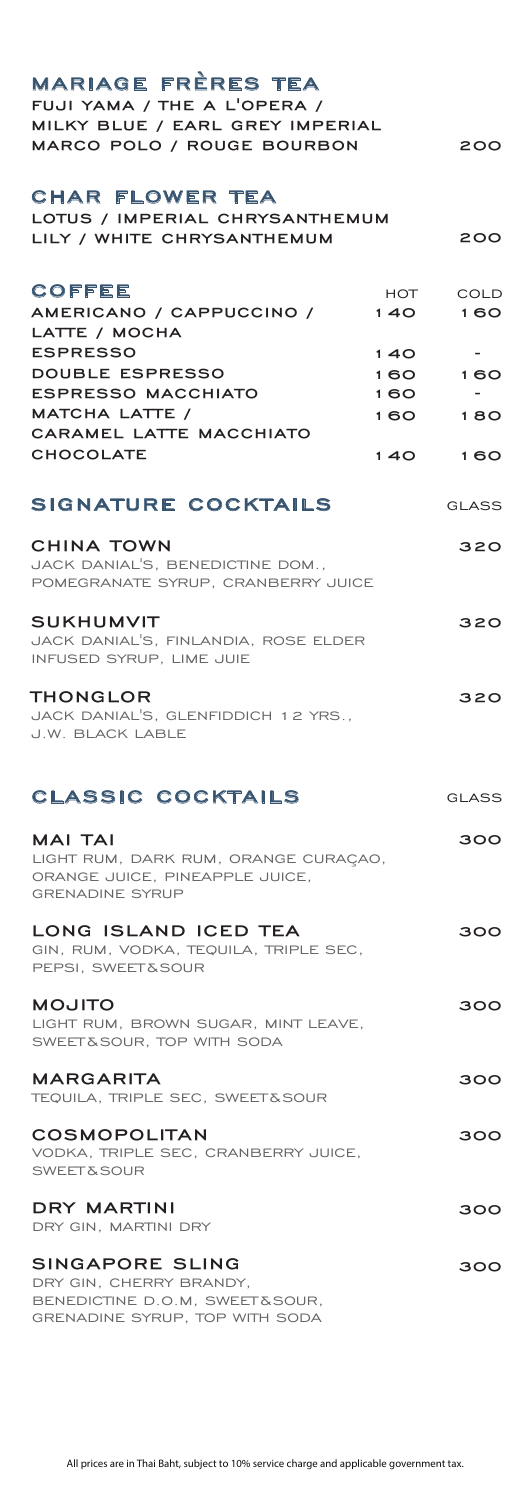## **SPARKLING WINE BY GLASS**

| CUVEE STELLA PROSECCO<br>PITARS, GLERA, FRIULI VENEZIA<br>GIULIA, ITALY                          |                     | 300 1,500               |
|--------------------------------------------------------------------------------------------------|---------------------|-------------------------|
| <b>WINE BY GLASS</b>                                                                             |                     |                         |
| <b>TRE CASTELLI</b><br>CHARDONNAY, FONTANA DI PAPA,<br>LAZIO, ITALY                              | 240                 | 1,150                   |
| CHATEAU DE G RESERVA<br>SAUVIGNON BLANC, PUENTE AUSTRAL,<br>COLCHAGUA VALLEY, CHILE              |                     | 300 1,450               |
| <b>HEAD OVER HEELS</b><br>CHARDONNAY, BERTON VINEYARD,<br>SOUTH AUSTRALIA, BAROSSA, AUSTRALIA    |                     | 350 1,700               |
| TRE CASTELLI<br>SYRAH, FONTANA DI PAPA, LAZIO, ITALY                                             | 240                 | 1,150                   |
| CHATEAU DE G RESERVA<br>CABERNET SAUVIGNON,<br>PUENTE AUSTRAL, COLCHAGUA<br>VALLEY, CHILE        |                     | 300 1,450               |
| HEAD OVER HEELS<br>CABERNET MERLOT, BERTON VINEYARD,<br>SOUTH AUSTRALIA, BAROSSA, AUSTRALIA      |                     | 350 1,700               |
| <b>REFRESHING</b>                                                                                |                     |                         |
| <b>STRAWBERRY MANGO</b><br>STRAWBERRY, MANGO, LIME, ORANGE                                       | 180                 |                         |
| LYCHEE MINTS FIZZ<br>LYCHEE, MINT, LIME                                                          | 180                 |                         |
| <b>JUICES</b><br>MANGO / PINEAPPLE / LIME 150<br>GRAPE/ APPLE / CRANBERRY<br><b>FRESH ORANGE</b> | 180                 |                         |
| <b>BEERS</b>                                                                                     |                     |                         |
| SINGHA / HEINEKEN /<br><b>CHANG / ASAHI</b>                                                      | 180                 |                         |
| <b>DRAUGHT BEER</b>                                                                              | 180                 |                         |
| <b>BEERLAO</b>                                                                                   | 220                 |                         |
| GIN<br><b>GORDON / BEEFEATER</b><br><b>TANQUERAY</b><br><b>BOMBAY SAPPHIRE</b>                   | 280<br>300 -<br>320 | 3,500<br>3,500<br>3,500 |
| <b>HENDRICKS</b>                                                                                 | 450                 | 6,300                   |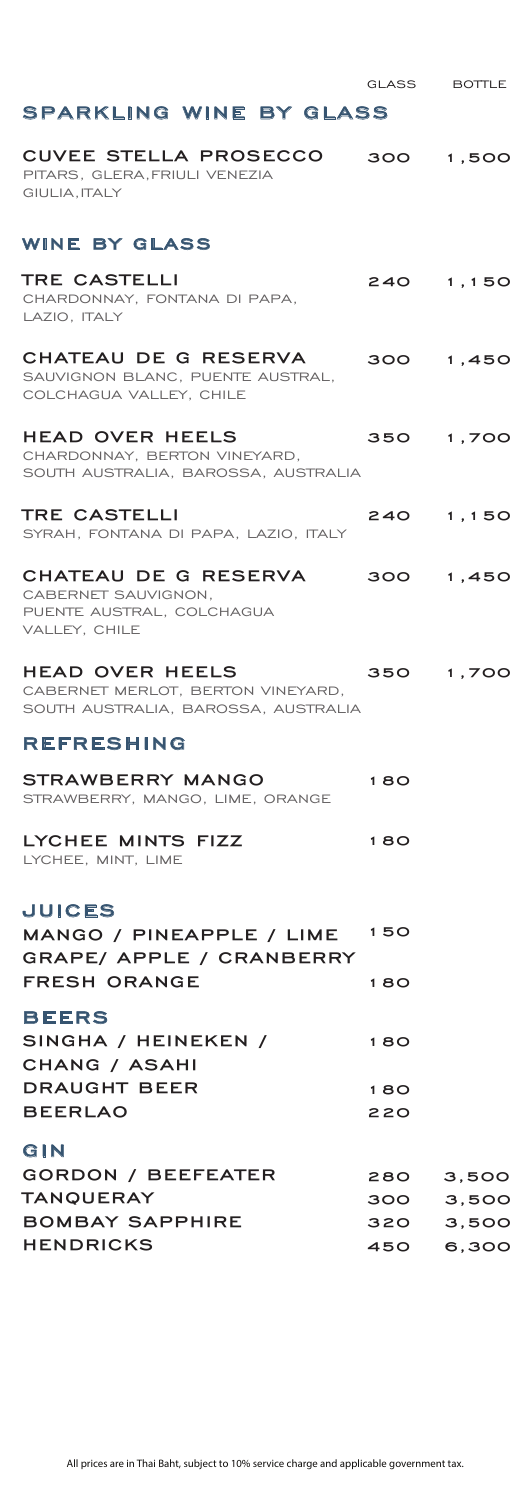|                                  | GLASS   | <b>BOTTLE</b>       |
|----------------------------------|---------|---------------------|
| VODKA                            |         |                     |
| FINLANDIA / SMIRNOFF             | 280     | 3,500               |
| <b>GRAYGOOSE</b>                 | 400     | 5,400               |
|                                  |         |                     |
| TEQUILA                          |         |                     |
| PEPE LOPEZ / EL JIMADOR /        | 280     | 3,000               |
| <b>JOSE CUERVE</b>               |         |                     |
|                                  |         |                     |
| RUM                              |         |                     |
| <b>PAMPERO</b>                   | 280     | 2,000               |
| BACARDI / CAPTAIN MORGAN DARK /  | 280     | 3,000               |
| CACHAÇA                          | 300     | 4,000               |
| APERITIF                         |         |                     |
| PERNOD / RICARD / CAMPARI /      | 280     |                     |
| MARTINI ROSSO / MARTINI BIANCO / |         |                     |
| <b>MARTINI EXTRA DRY</b>         |         |                     |
|                                  |         |                     |
| LIOUEUR                          |         |                     |
| <b>AMARETTO</b>                  | 280     |                     |
| MALIBU                           | 300     |                     |
| BAILEY / COINTREAU / KAHLUA /    | 320     |                     |
| <b>GRAND MARNIER / MIDORI</b>    |         |                     |
| <b>CHAMBORD</b>                  | 400     |                     |
|                                  |         |                     |
| WHISKY                           |         |                     |
| <b>MEKHONG</b>                   | 250     | 2,000               |
| JOHNNIE WALKER RED               | 250     | 3,000               |
| JOHNNIE WALKER BLACK             | 350     | 5,000               |
| CHIVAS 12                        | 350     | 5,000               |
| <b>JOHN JAMESON</b>              | 350 -   | 3,000               |
| JOHNNIE WALKER GOLD              | 600     | 8,000               |
| SUNTORY HAKUSHU RESERVE /        | 750     | 12,000              |
| SUNTORY YAMAZAKI RESERVE /       |         |                     |
| <b>SUNTORY HIBIKI HARMONY</b>    |         |                     |
| <b>AMERICAN WHISKY</b>           |         |                     |
| <b>JACK DANIEL'S</b>             | 350     | 4,000               |
| JACK DANIEL'S HONEY              | 350     | 4,000               |
| <b>GENTLEMAN JACK</b>            | 400     | 5,500               |
| <b>WOODFORD RESERVE</b>          | 600     | 8,000               |
| JACK DANIEL'S SINGLE BARREL      | 600     | 6,500               |
|                                  |         |                     |
| SINGLE MALT WHISKY               |         |                     |
| SINGLETON 12 YEARS               | 400     | 7,900               |
| <b>GLENFIDDICH 12 YEARS</b>      | 400     | 7,900               |
| <b>MACALLAN 12 YEARS</b>         |         | 600 8,900           |
| <b>COGNAC</b>                    |         |                     |
| HENNESSY / REMY MARTIN V.S.O.P   |         |                     |
| <b>REMY MARTIN X.O</b>           | 450     | 6,300<br>900 15,000 |
|                                  |         |                     |
|                                  |         |                     |
| SOFT DRINKS                      |         |                     |
| PEPSI / PEPSI MAX / 7 UP /       | 110     |                     |
| MIRINDA ORANGE / SODA WATER /    |         |                     |
| TONIC WATER / GINGER ALE         |         |                     |
|                                  |         |                     |
| <b>MINERAL WATER</b>             |         |                     |
| <b>BOTTLED WATER</b>             | 50      |                     |
| EVAIN 330 ML / 750 ML            | 130/200 |                     |
| BADOIT 330 ML / 750 ML           | 130/200 |                     |